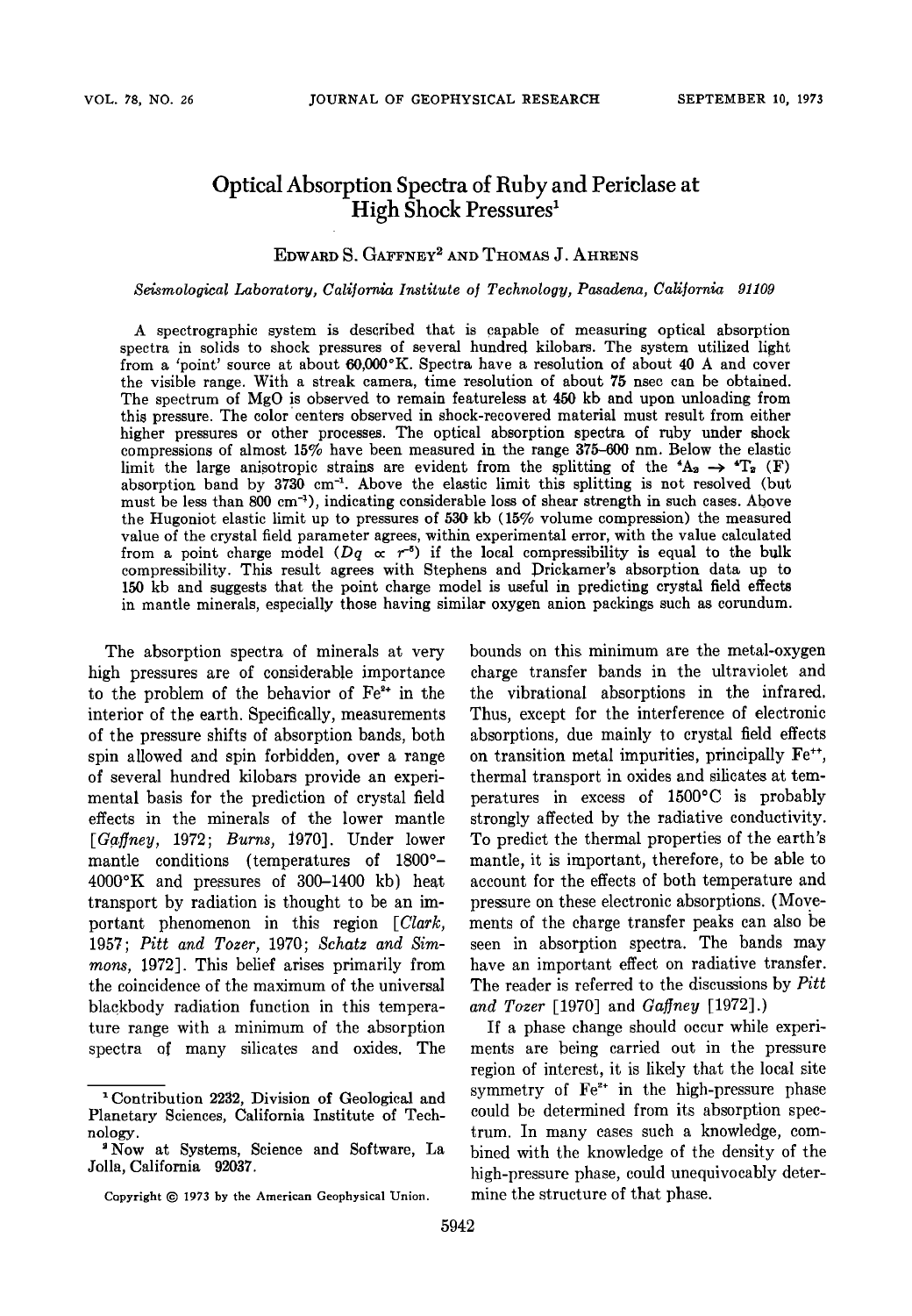**For these reasons we developed a system capable of measuring optical absorption spectra of minerals while they are in a dynamically produced, high-pressure shock state. Our system is described and its present capabilities illustrated in the discussion of results for periclase and ruby.** 

### **EXPERIMENTAL TECHNIQUE**

**Time-resolved spectral measurements of a solid during shock loading have not been performed previously, although single-frame spectra of shocked liquids [David and Ewald, 1960] and time-resolved spectra of shocked liquids**  [*Yakusheva et al.*, 1971] using explosive argon **light sources have been reported. The use of such explosive sources is not practicable in a shock facility such as that at Caltech, where a high-performance gun is used to accelerate** 

**flyer plates that produce intense shock waves in minerals upon impact. The spectrograph system described below, although specifically designed for use in our system, could be adapted for use with most shock facilities, including those using high explosives. Briefly, light from an electrical arc discharge is focused on the sample by an optic system and is internally reflected back along a similar path (Figure 1). The ingoing and outcoming rays diverge slightly (13 ø ) and permit the latter to be focused on the entrance slit of a simple reflection grating spectrograph. The exit part of the spectrograph is a slit, elongated in the direction of dispersion, which is the object scene for a streak camera. The resulting image is a plot of light intensity as a function of wavelength and time.** 

**Light source. The light source is a confined electric discharge in air and is viewed axially** 



**Fig. 1. Schematic cross section of spectrographic system designed to measure optical**  absorption spectra during shock loading to pressures in excess of 500 kb. Lens a is 308 mm, **1/2.5; lens b has a positive meniscus of 58 mm and a 7.5 diopter.**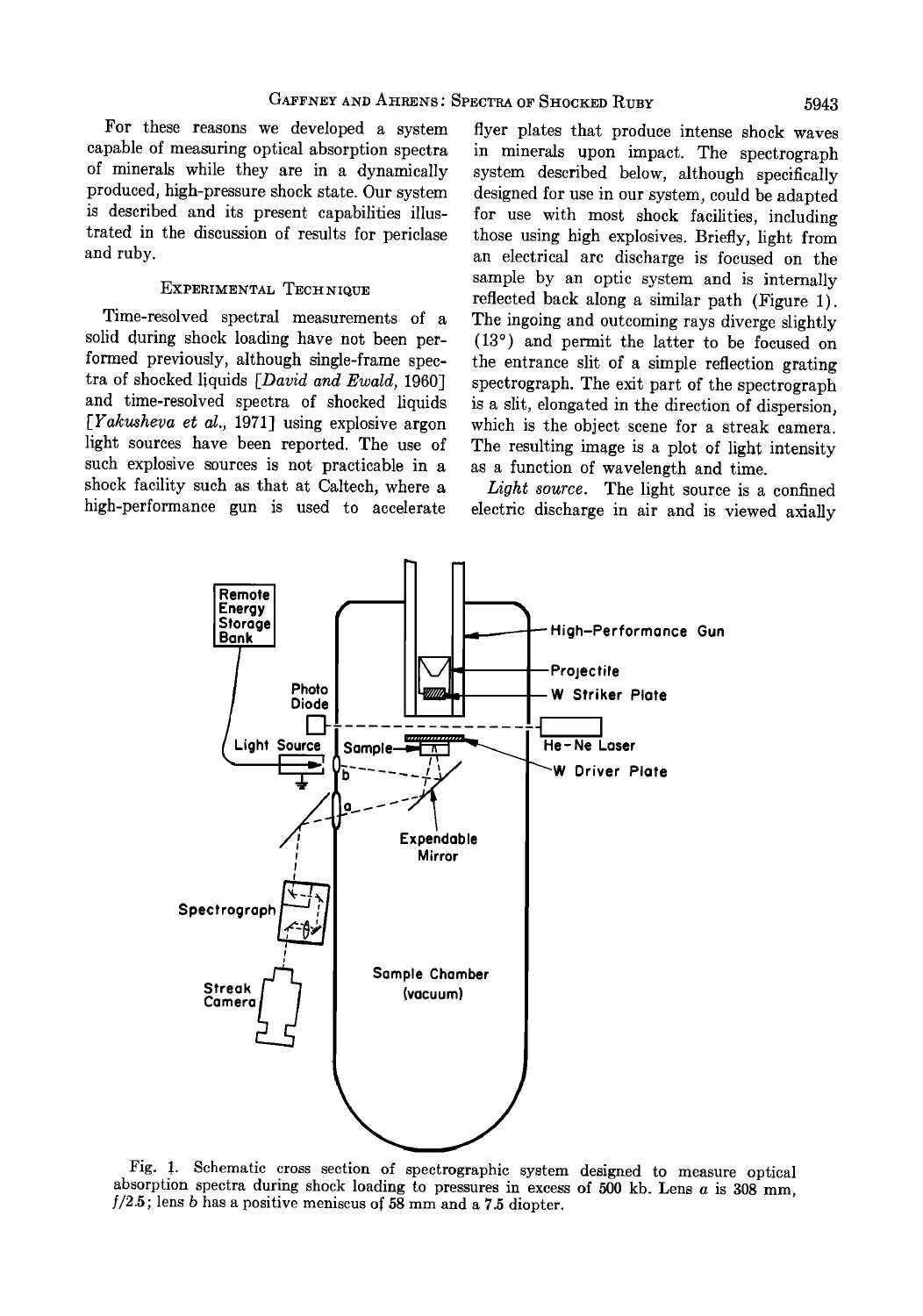

**Fig. 2. Circuit diagram of a high-intensity point light source used to measure spectra in shocked solids. Components are described in Table 1.** 

**through the ground electrode. The design is modified from that of Preonas and Swift [1970]. The electrical energy is stored at 20 kv in a**   $75-\mu$ F capacitor bank  $(15,000)$  joules). The cir**cuit is shown in Figure 2, and the components are described in Table 1. The discharge is between a central copper electrode and a ground electrode (copper or tungsten alloy (90% W, 6% Cu, 4% Ni)) with an axial hole (Figure 3) separated about 1.6 mm by a lexan spacer. This spacer serves a dual purpose; it confines the arc and thus increases the energy density, and it is a source of carbon to produce a smooth spectrum.** 

**Figure 4 shows a typical voltage time trace from the ignitron anode to ground. In this case**  the capacitor bank was at 19.5 kv prior to **discharge. From the oscillation frequency and damping of this curve the arc resistance is estimated to be of the order of 0.1 ohm. The intensity of this discharge was monitored with a red-sensitive photodiode (HP-4220) and is shown in Figure 4b. The flatness of the curve** 

between  $25$  and  $45$   $\mu$ sec is not real but is pro**duced by saturation of the diode. The peak intensity is probably within about 10% of the value of saturation. Comparison of the curve in Figure 4d with that in Figure 4b illustrates the sensitivity of light intensity to the detailed geometry of the gap. In the case of Figure 4b, the hole in the electrode was 1.6 mm in diameter, whereas in Figure 4d it was about 3.2 mm. The ignitron anode voltage curves for the two cases are indistinguishable. Apparently, the large volume available to the arc in the second case permits it to cool much more rapidly during low current episodes. At 20 kv the light**  has a temperature of about 60,000°K and a peak intensity (red light) of about  $5 \times 10^8$ **w/cm =. (Use of the manufacturer's 'typical sensitivity' of the photodiode and calibration of the diode relative to the sun on a clear day yield results within about 10% of one another.)** 

**Spectrograph and camera. The spectrograph used (Figure 5) has a linear dispersion at the exit port of about 100 A/mm. The exit** 

**TABLE 1. Components of Light Source** 

| Component                    | Description                                                                              |  |
|------------------------------|------------------------------------------------------------------------------------------|--|
| Power supply (main)          | Universal Voltronics control, 0- to 32-kv direct current<br>(reversible), 25 ma.         |  |
| Capacitor bank               | 5 Aerovox 15-µF 20-kv energy storage capacitors in parallel.                             |  |
| Switching ignitron (NL-1039) | National NL-1039 ignitron, 20-ky peak anode voltage. 100-ka<br>peak current, air cooled, |  |
| Power supply (trigger)       | Beckman 1150-1 0 to 10 kv (reversible), 9 ma.                                            |  |
| Triggered spark gap (TG-224) | Signalite TG-224, 0.5 to 18 kv, 6 kilojoules, triggered spark<br>gap.                    |  |
| Trigger module (TM-11)       | EG&G TM-11 trigger module, 0- to 30-kv output remote trigger.                            |  |
| Cable                        | RG-221, 14-kv 50-ohm coaxial cable (armored).                                            |  |
| Transformer                  | Three turns of coaxial cable (RG14/U), ignitron on center<br>conductor.                  |  |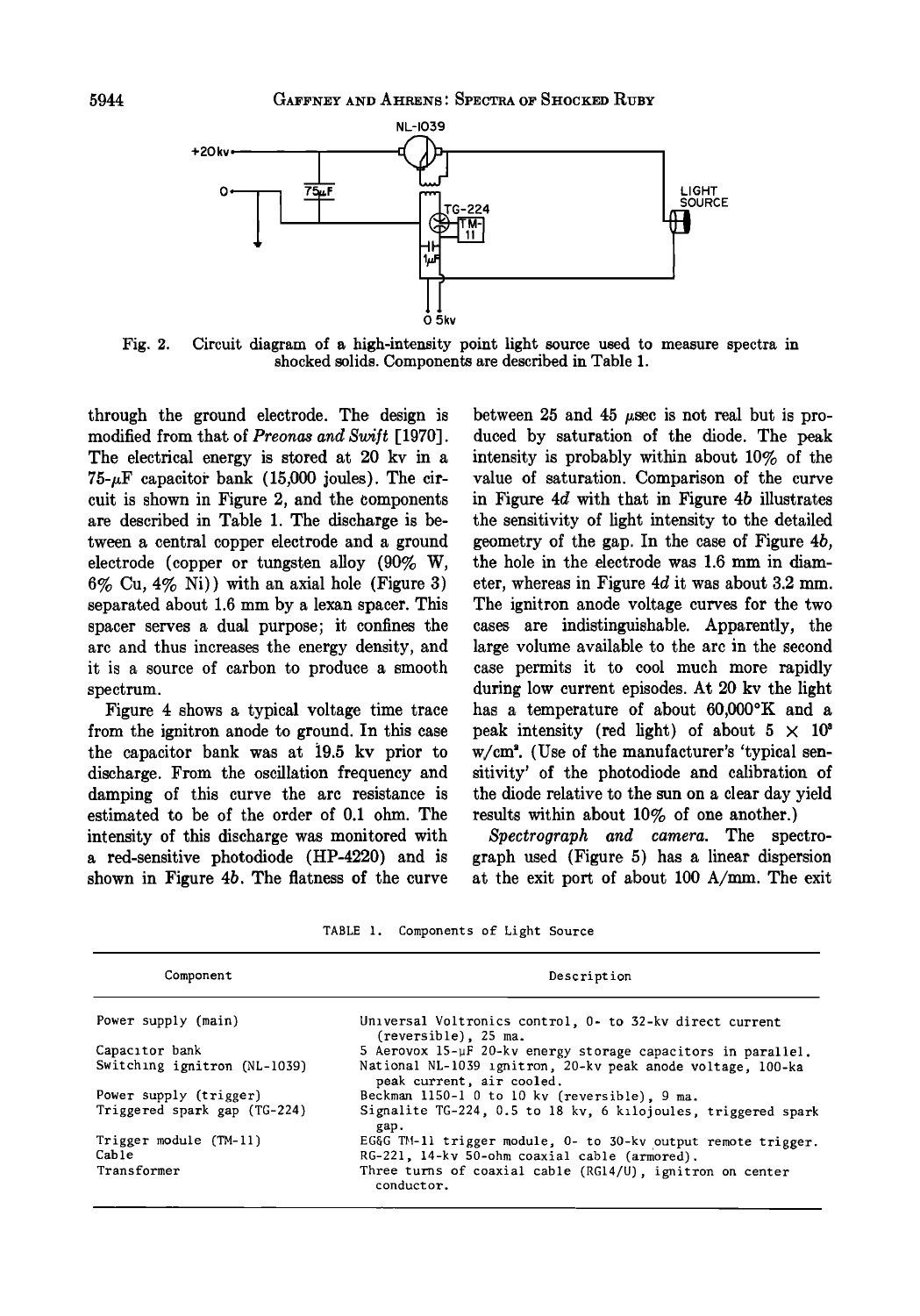

**Fig. 3. Detail of the electrode configuration of high-intensity point light source.** 

**port is a slit 0.5 mm wide and about 10 cm long in the direction of dispersion. The grating can be changed to give other values of dispersion, although greater dispersion is possible only by sacrificing already limited light intensity. Wavelength calibration of all records after the first one was achieved with a pulsed argon laser (TRW model 71A).** 

**The TRW (model 1D) image converter streak camera used in the present system operates with an S-11 photocathode. Effective time and wavelength resolutions of 75 nsec and 40 A are achieved. This limitation on the system is the most stringent because of the narrow spectral sensitivity of this surface (0.4-0.63** 

 $\mu$ m). The spectral response of the system is **shown in Figure 6. The S-20 photocathode available on the same model camera would be preferable because of its greater sensitivity (about 50% greater) and slightly wider response. Of the various surfaces now available, one of the GaAs surfaces such as RCA's 128 or 134 would be best if it were available because of the sensitivity and flatness throughout the visible part of the spectrum.** 

**Sample. The sample configuration used with this system is shown in Figure 7. The sample is a gem quality single crystal polished on two parallel sides, one of which is aluminized to form a back surface mirror. The sample is** 



Fig. 4. Time variability of high-intensity point light source. (a) Voltage between ignitron **anode and ground. The capacitor bank is charged to 19.5 kv. The ground electrode diameter is 1/16 inch. (b) Intensity of light emitted by source in (a). (c) Same as (a) with a ground**  electrode diameter of  $\frac{1}{2}$  inch. (d) Intensity of light emitted by source in (c).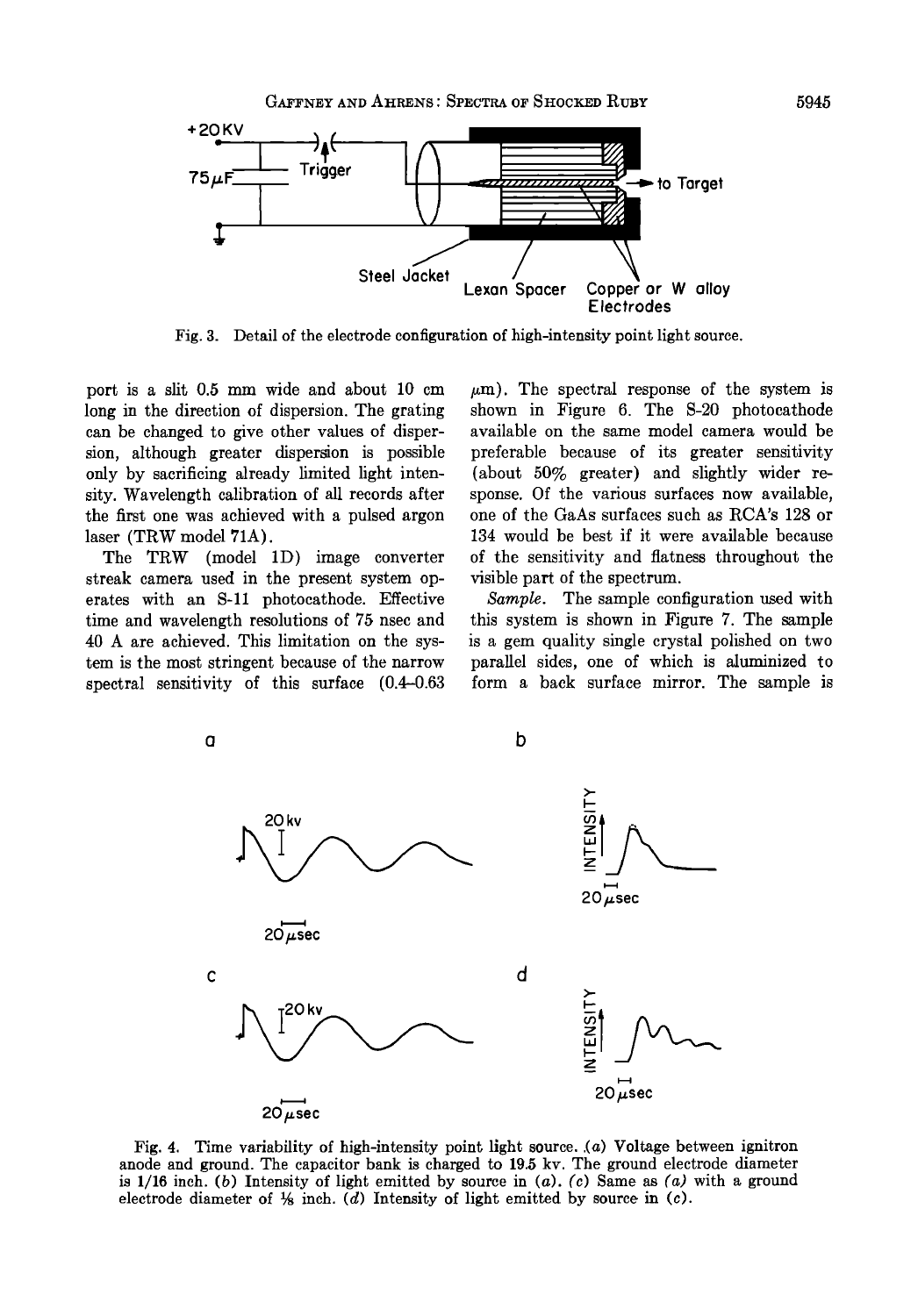

Fig. 5. Schematic representation of spectrograph used for measuring optical absorption **spectra of shocked solids. (a) Entrance slit (0.8 mm). (b) Diffraction grating (Bausch and**  Lomb 35-53-04-350), 600 lines/mm, 13° blaze. (c) An  $f/2.7$  13.5-mm lens. (d) Exit slit (0.5 **mm wide).** 



Fig. 6. Spectral response of TRW model 1D streak camera combined with the optics used in **this study.**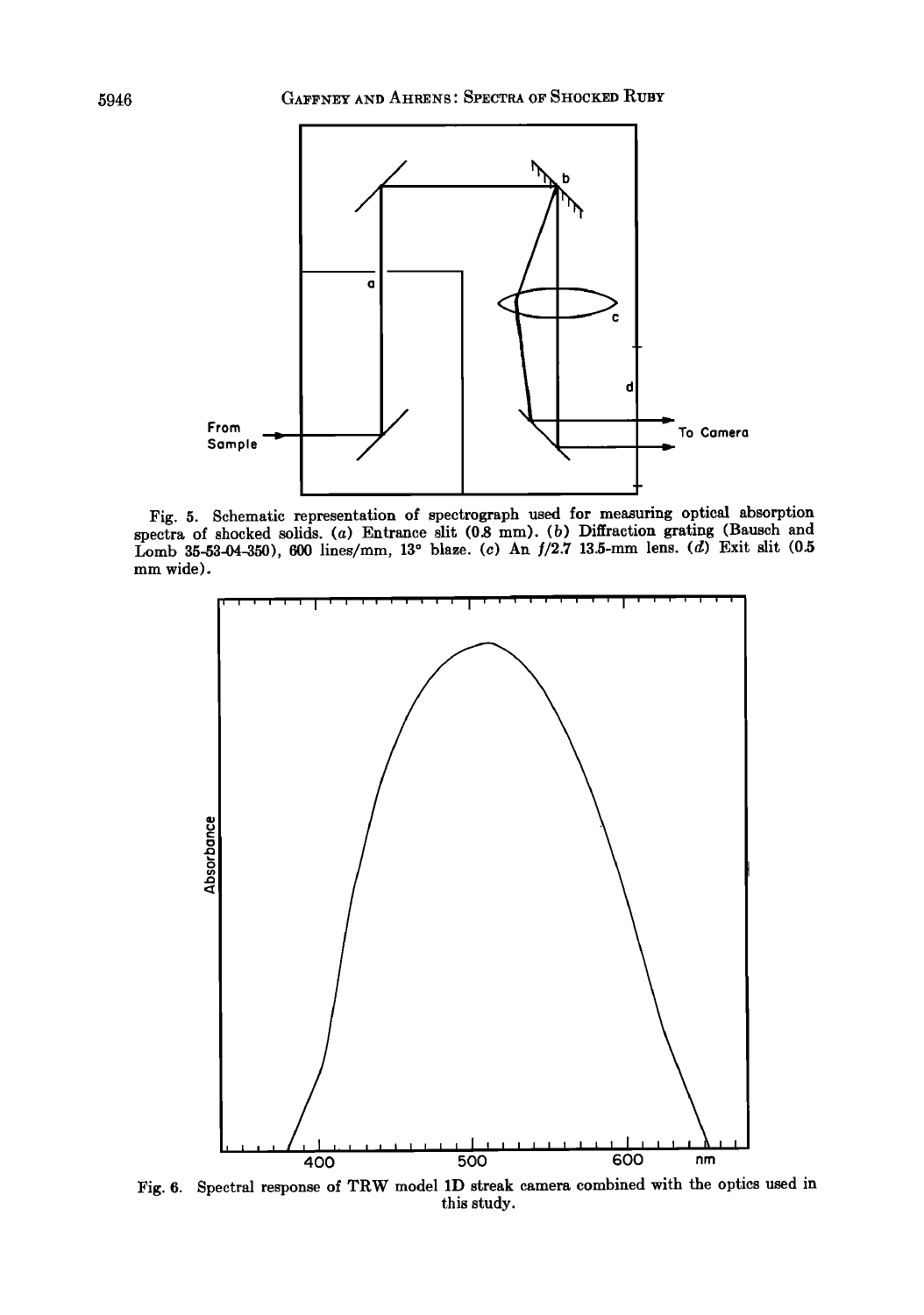

**During Shock Transit** 

**Fig. 7. Detail of the sample arrangement before impact (above) and during shock transit (below) showing light path and regions of the sample studied.** 

**mounted on a thin slab of single-crystal material or glass with the side toward the sample polished. This extra layer smooths the shock front, which is optically rough when it leaves the polycrystalline material of the projectile and driver plate. Without this layer, the mirrored surface of the sample ceases to be a good specular reflector when the shock passes it. To date, samples as thin as 3 mm and as small as 12 mm in diameter have been successfully used. Thinner samples could be used by sandwiching them between glass, sapphire, periclase, or the like.** 

**The light path within the target is also**  indicated in Figure 7. The near normal  $(6\frac{1}{2})^{\circ}$ **incidence reduces reflection losses at the free surface, and the double path length allows greater total absorption than a single transit. The light path after impact is also indicated. In this case the path samples both high- and low-pressure regions. As the shock progresses** 

**through the sample, the low-pressure spectrum fades out and is gradually replaced by the highpressure spectrum.** 

**This system has been used successfully to obtain spectra of periclase (MgO), soda lime glass, and ruby. Data for periclase and ruby are discussed below.** 

## **HIGH-PRESSURE ABSORPTION SPECTRUM OF MGO**

**The spectrum of periclase at zero pressure is completely featureless in the visible region. A study of the spectrum of shock-compressed MgO was undertaken to determine the feasibility of using the material as a 'window' to permit the measurement of spectra in thinner samples and at higher pressures (by using a reflected shock technique). To be useful for this application, the material must retain its transparency during shock compression. In addition, such a study is of interest in order to better interpret spectra of MgO shocked to high pressures and**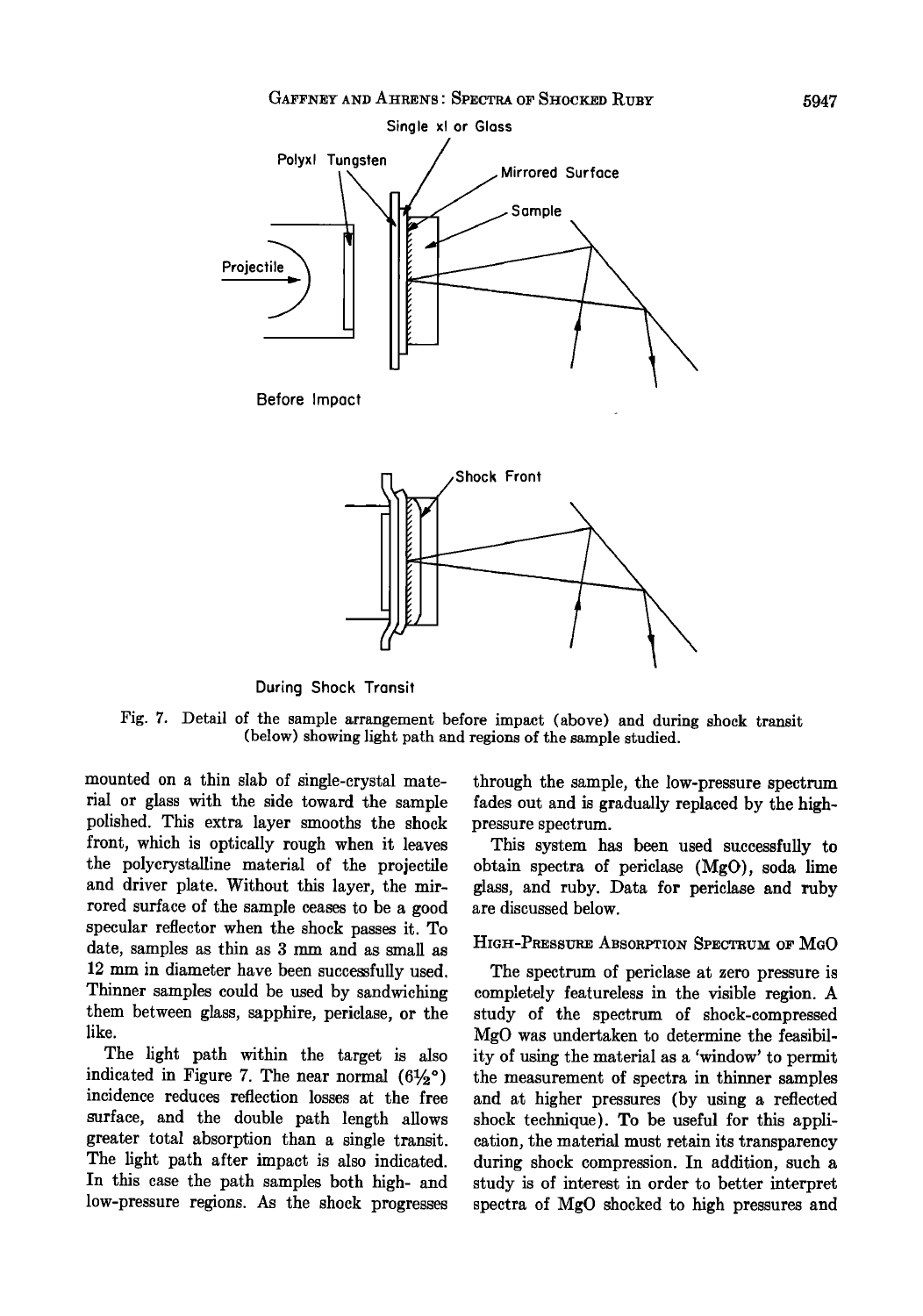**recovered. Gager et al. [1964] have observed F centers in MgO recovered from a shock pressure in excess of 500 kb. Such features should be observable in these absorption spectra whether they are produced on loading or unloading.** 

**Figure 8 shows a record of the absorption**  spectrum of MgO shocked to  $465 \pm 10$  kb final **pressure. The pressure is inferred from the impact velocity and the known Hugoniots of the tungsten flyer and driver plate [McQueen et al., 1970] and sample [Carter et al.; 1971]. Such a shock should be preceded by an elastic precursor with a normal stress of about 90 kb [Ahrens, 1966]. The difference in velocity of**  the two shocks should be about 1.5  $mm/\mu$ sec, the elastic shock traveling at  $10.1 \text{ mm}/\mu \text{sec}$ . In **the upper part of the picture (region A) we see the spectrum of the unshocked MgO followed by a sharp decrease in intensity, indicating the arrival of the shock at the internal mirror surface. It is not possible with this experiment to separate the three possible causes of this decrease, which are (1) absorption in the shock front, (2) degradation of the mirror by the shock, or (3) rotation of the mirror by an oblique shock impact. Any or all of these features could lead to observed featureless decrease in light intensity. Below this discontinuity (region B) the spectrum is progressively changing from that of unshocked MgO to that of shocked MgO. The opacity of the shocked material is greater than that of the unshocked material, but no spectral features are apparent. This may be an intrinsic effect due to compression of MgO to 465 kb, or it may be due to scattering off of numerous shockinduced imperfections in the crystal. In the absence of any other data, we favor the latter cause.** 

**There are two discontinuities in rapid succession at the end of region B. These are attributed to arrivals of the elastic and plastic shocks at the free surface of the sample, which can be expected to degrade the surface sufficiently to yield a substantial (featureless) decrease in light transmission. From the time separation between mirror encounter and free surface emergence we can calculate the shock velocities**  to be  $8.0 \pm 0.5$  and  $9.9 \pm 0.1$  mm/ $\mu$ sec for the **plastic and elastic waves, respectively. These values are in very good agreement with those of** 



**Fig. 8. Absorption spectrum of periclase (MgO) shocked to 465 kb.** 

**Ahrens [1966], especially in view of the rather diffuse nature of the second arrival in Figure 8.** 

**In region C of the record we have the spectrum of MgO while it unloads from 465 kb. There is no change apparent across this region, indicating that no changes in the opacity of**  periclase occur during the first  $1\frac{1}{2}$  usec of unloading. This is sufficient time to permit com**plete unloading of the MgO back to the mirror (unless the low-pressure shock wave reflected from the rear surface of the flyer plate interferes). If color centers have been produced in this event, they must be few in number, in some other spectral region, or not yet in their ground state. It is concluded that shock pressures greater than 465 kb are required to produce substantial populations of color centers in periclase. Because of the qualitative nature of intensity measurements with the present system, the term substantial cannot be more qualitatively defined.** 

#### **RUBY SPECTRA**

Although Fe<sup>2+</sup> is by far the most abundant **of the transition metal ions in the mantle, its**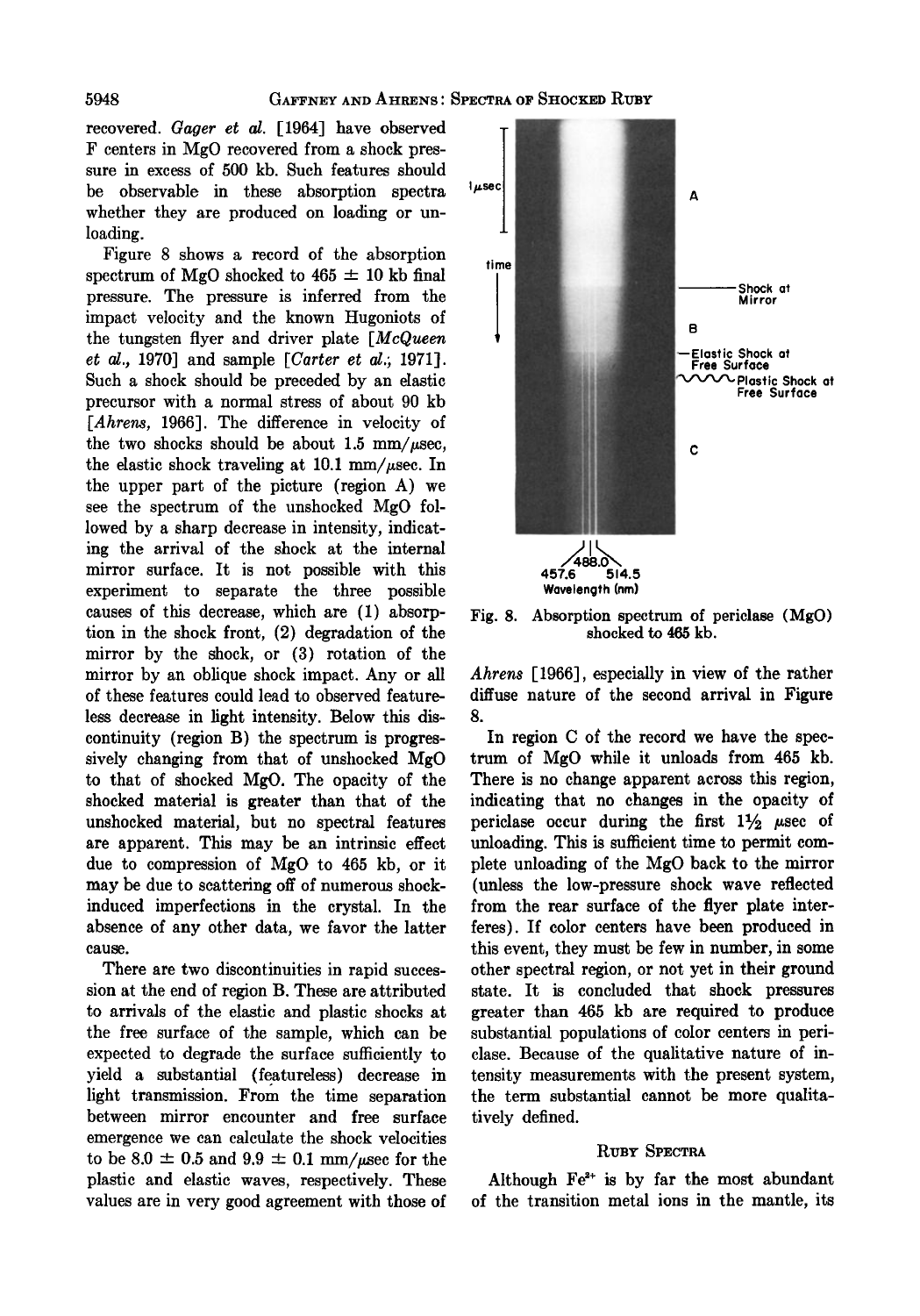**most intense crystal field absorptions in most coordinations expected in the mantle are in the near infrared. This is a spectral region that cannot be studied by the present spectrographic system, and so the effects of large compressions on the absorption spectrum of single-crystal ruby (Cr3•':A1203), which is in a spectral region accessible to the system, were studied instead.**  We believe that the behavior of Fe<sup>2+</sup> can be **inferred from such data by using techniques**  such as those of *Gaffney* [1972]. The corundum **(Al•03) structure is, of course, a close analog to the ilmenite structure. This structure is probably the form in which the pyroxene and garnet minerals exist in a maior part of the lower mantle. The present experiments span the range from 147 to 530 kb. The highest pressure is more than three times greater than the maximum attained in static compression experiments on corundum [Stephens and Drickamer, 1961]. Such measurements permit a determination of the local environment about**  the  $Cr^{*+}$  impurities in the corundum  $(Al_2O_3)$ **lattice. The data are presented below and discussed in light of.the hydrostatic spectral studies and the recent Hugoniot measurements on sapphire [Graham and Brooks, 1971].** 

**The principal absorptions in ruby arise from**  the Cr<sup>3+</sup> ion's substituting in Al sites in corun**dum. These sites are nearly octahedral with some trigonal distortion. In the pure octahedral**  field the  $\mathbf{F}$  ground state of  $\mathbf{C} \mathbf{r}^{3+}$  splits into  $\mathbf{A}_2$ , **'T,, and 'T• [Tanabe and Sugano, 1956]. The observed absorptions in the visible correspond**  to the electronic transitions  $A_2 \rightarrow T_2$  at about 18,000 cm<sup>-1</sup> and  $A_2 \to T_1$  at about 25,000 cm<sup>-1</sup>. **The trigonal field splits the excited state 'T•**  into  $^4$ A<sub>1</sub> and  $^4$ E states and the state  $^4$ T<sub>1</sub> into  $^4$ A<sub>2</sub> and 'E states with separations of about 500 cm<sup>-1</sup>, **but this is too small (relative to the widths of the absorptions) to be determined in the unpolarized spectra reported here [Stephens and Drickarner, 1961, Figure 1].** 

**The effect of hydrostatic pressures up to 150 kb on the spectra of ruby has been studied by**  Stephens and Drickamer [1961]. They found that  $Dq$  increased proportional to  $1/r^2$  as r, the **mean interatomic distance, decreased. This is exactly the behavior predicted for a point**  charge model [Gaffney, 1972]. Since Stephens **and Drickamer measured the positions of both**  the  ${^4A}_2 \rightarrow {^4T}_2$  and  ${^4A}_2 \rightarrow {^4T}_1$  transitions up to

**120 kb, they were also able to determine that one of the Racah parameters (B) decreases on**  compression approximately as  $r^3$ . (There is no **model for predicting the change of B or C with interatomic distance.) From the polarization dependence of the spectra they found that the**  trigonal splitting of the 'T<sub>2</sub> and 'T<sub>1</sub> states in**creased on compkession for pressures over 60 kb. The value extrapolated from 120 to 150 kb**  would be about 950-1000 cm<sup>-1</sup>. It was not pos**sible in our experiments to determine the variation of the Racah parameters in ruby at larger compressions because the spectrograph could**  not follow the position of the  $A_2 \rightarrow T_1$  transi**tion into the shocked region as a result of the spectral sensitivity of the streak camera photocathode.** 

**The samples studied here were single-crystal pink ruby (0.5% Cr :Al•O•) disks 6 mm thick and 22 mm in diameter with the crystallo**graphic c axis at 60<sup>°</sup> to the flat surfaces. They **were fiat to one wave and polished with one surface aluminized. Fabrication was done by the vendor, Union Carbide, Crystal Products Division. An unpolarized absorption spectrum of one of the samples taken at room temperature is shown in Figure 9.** 

**Spectra were measured at three values of normal shock stress, one below the elastic limit (147 kb) and two above (430 and 530 kb). The data obtained from these three experiments are summarized in Table 2. Figure 10 shows a typical photographic record. These photographic negatives were digitized and stored on tape by the Image Processing Laboratory of the Jet Propulsion Laboratory and then computer processed to reduce the noise level.** 

**To obtain the positive of the absorption peaks under shock compression, microdensitometer traces across the film were differenced to show the change in the absorption between two traces, one taken in the low-pressure region (of the film) and the other taken in the highpressure region. If the earlier trace is subtracted from the later one, absorption maximums in the low-pressure region appear as negative features, whereas those in the highpressure region will be positive features.** 

**To evaluate the results summarized in Table 2, one must distinguish between absorptions in the volumes ahead of and behind the shock front, on the one hand, and at interfaces such**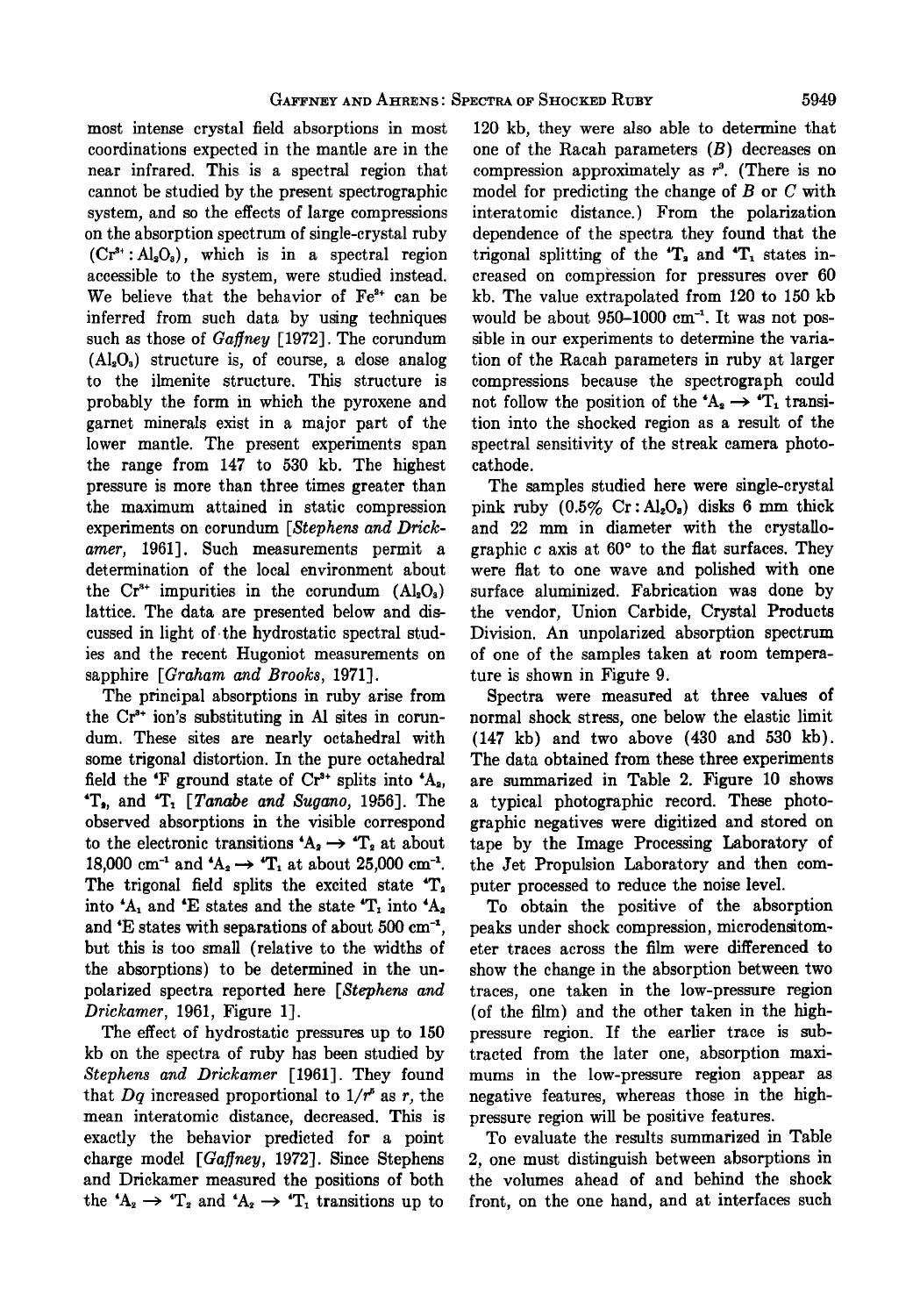

Fig. 9. Absorption spectrum of pink ruby  $(A_8, 0.05\% \text{ Cr}_2O_8)$  at zero pressure.

as the internal mirror, the shock front, and Above the HEL we find a very different situ-<br>the free surfaces on the other. In principle, this ation. Now there is only one absorption disthe free surfaces on the other. In principle, this is easy to do, since the former will have intensities that vary with time, whereas the latter  $T_a$  state due to nonoctahedral fields is less than will not vary during the experiment. In prac- about 800 cm<sup>-1</sup>. (The absorption due to the will not vary during the experiment. In prac-<br>tice, it is often difficult to make such a decision elastically shocked region is not discernible betice, it is often difficult to make such a decision elastically shocked region is not discernible be-<br>because the signal-to-noise ratio is so low that cause at any given moment less than 20% of because the signal-to-noise ratio is so low that cause at any given moment less than 20% of it is difficult to obtain meaningful information the material behind the elastic shock is ahead about intensities. In the present case the highest of the second shock. The shock velocities for energy absorption observed at 147 kb was time the elastic and second waves are about 11 and energy absorption observed at 147 kb was time the elastic and second waves are about 11 and invariant, so that one can conclude that either 9 mm/sec, respectively.) This means that the invariant, so that one can conclude that either 9 mm/sec, respectively.) This means that the clastically shocked mirror or the elastic strain must be nearly isotropic at stresses of the elastically shocked mirror or the elastic strain must be nearly isotropic at stresses of front produces this feature. This feature is not the order of 400–500 kb and therefore that the **front produces this feature. This feature is not the order of 400-500 kb and therefore that the** 

**just 10 Dq, and so we can plot the data of Table 2 against relative volume as determined by Graham. a•d Brooks [1971] to determine the variation of Dq with interatomic distance (Figure 11). There are two distinct regions of behavior. Below the Hugoniot elastic limit (HEL) there are very great nonhydrostatic stresses. On the basis of the discussion by Graham and Brooks, the difference in principal stresses behind the shock front at 147 kb normal stress is about 90 kb. It is to be expected, therefore, that the local wmmetry about the C½ + ions is considerably distorted from that of the octahedral case. This distorted symmetry is exactly what is found below the HEL.** The usually triply degenerate absorption strain around  $Cr^{+3}$  site.<br>due to  $A \rightarrow T$  is split by more than 3730 **STime invariant absorption arising from either** due to  ${}^tA_2 \rightarrow {}^tT_2$  is split by more than 3730 sime invariant absorption aris cm<sup>-1</sup>, almost four times the value extrapolated **perpendicular to c** axis.  $em^{-1}$ , almost four times the value extrapolated **operation** is the calcular to carrier of the case of the perpendicular to carrier of  $em$  **c** from hydrostatic experiments.

cernible, indicating that the splitting of the the material behind the elastic shock is ahead served in the other spectra.<br>The energy of the  $A_2 \rightarrow T_2$  transition is fairly small. If the splitting of  $A_2 \rightarrow T_2$  band fairly small. If the splitting of  ${}^tA_2 \rightarrow {}^tT_2$  band

**TABLE 2. Spectral Data for Ruby** 

| Shock Pressure,<br>kb | Absorption Band,<br>nm | Assignment                                                                                     |
|-----------------------|------------------------|------------------------------------------------------------------------------------------------|
| 0                     | $559*$                 | ${}^{4}A_{2}$ + ${}^{4}F1$<br>${}^{4}A_{2}$ + ${}^{4}A_{1}$<br>${}^{4}A_{2}$ + ${}^{4}T_{2}$ + |
|                       | $546*$                 |                                                                                                |
| $147 \pm 3$           | $478 \pm 5+$           | $H_{T_2}$ +                                                                                    |
|                       | $524 \pm 10+$          |                                                                                                |
|                       | $581 \pm 4$ +          |                                                                                                |
|                       | $446 \pm 39$           |                                                                                                |
| $430 \pm 10$          | $460 \pm 10$           |                                                                                                |
| $530 \pm 10$          | $411 \pm 12$           |                                                                                                |

**\*Stephens and Drickamer [1961].** 

fTriple degeneracy removed by nonhydrostatic strain around  $Cr^{+3}$  site.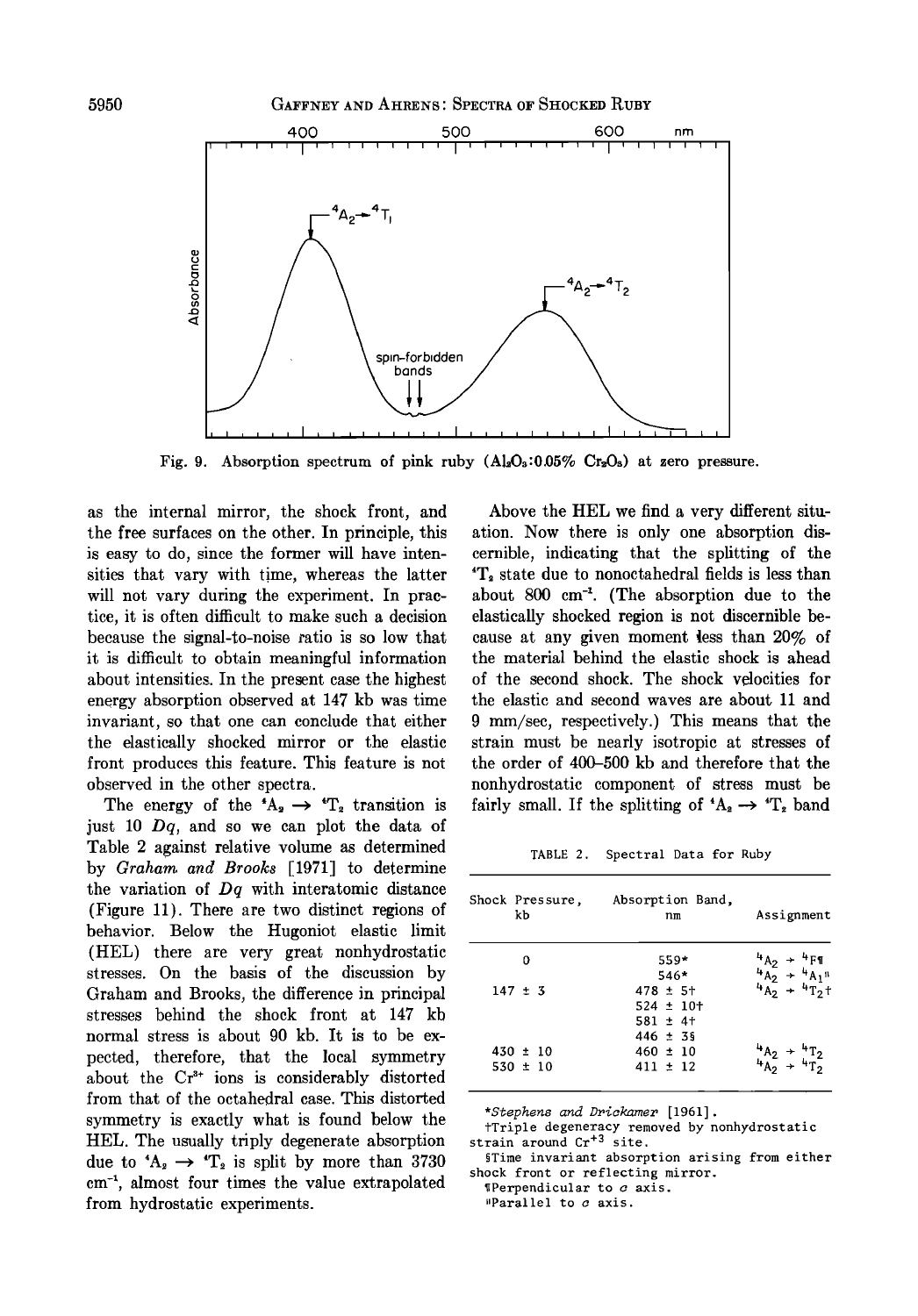**is linear in the shear stress, then, by comparison with the data at 147 kb, the shear stress above the HEL must be less than about 20 kb. Thus these experiments confirm, by a completely different method, the conclusion of Graham and Brooks [1971] that sapphire loses most of its shear strength when it is shocked above the HEL. This experimental technique, with improved accuracy, has potential as an internal strain gage for detecting anisotropic strains in shock studies.** 

**The measured value of Dq can be compared with that predicted by a point charge model [McClure, 1959], if it is assumed that the local**  compressibility about the Cr<sup>3+</sup> ion is equal to **the bulk compressibility of its host A120•. For a perfect octahedron such a model predicts**  that  $Dq$  should be proportional to  $V^{-5/3}$ , where **V is the molar volume of sapphire. Stephens and Drickamer [1961] found that this model worked very well for hydrostatic compression up to 150 kb (3.5% compression) for C½ + in** 



**Fig. 10. Spectrum of pink ruby shocked to 430 kb. This is essentially a transmission spectrum of the sample. The four vertical lines are the emission lines of a pulsed argon**  laser used for wavelength calibration. The optical density of the negative on two scans is plotted on the right. The shift in the transmitted light peak from  $\sim$ 450 nm in the unshocked crystal to  $\sim$ 400 nm in the shocked sample arises from the shift in the  ${}^4A_8 \rightarrow {}^4T_2$  absorption from 555 to 460 nm and the shift of the 500-nm  $(A_2 \rightarrow T_1)$  band out of the present spectral **window (Figure 6).**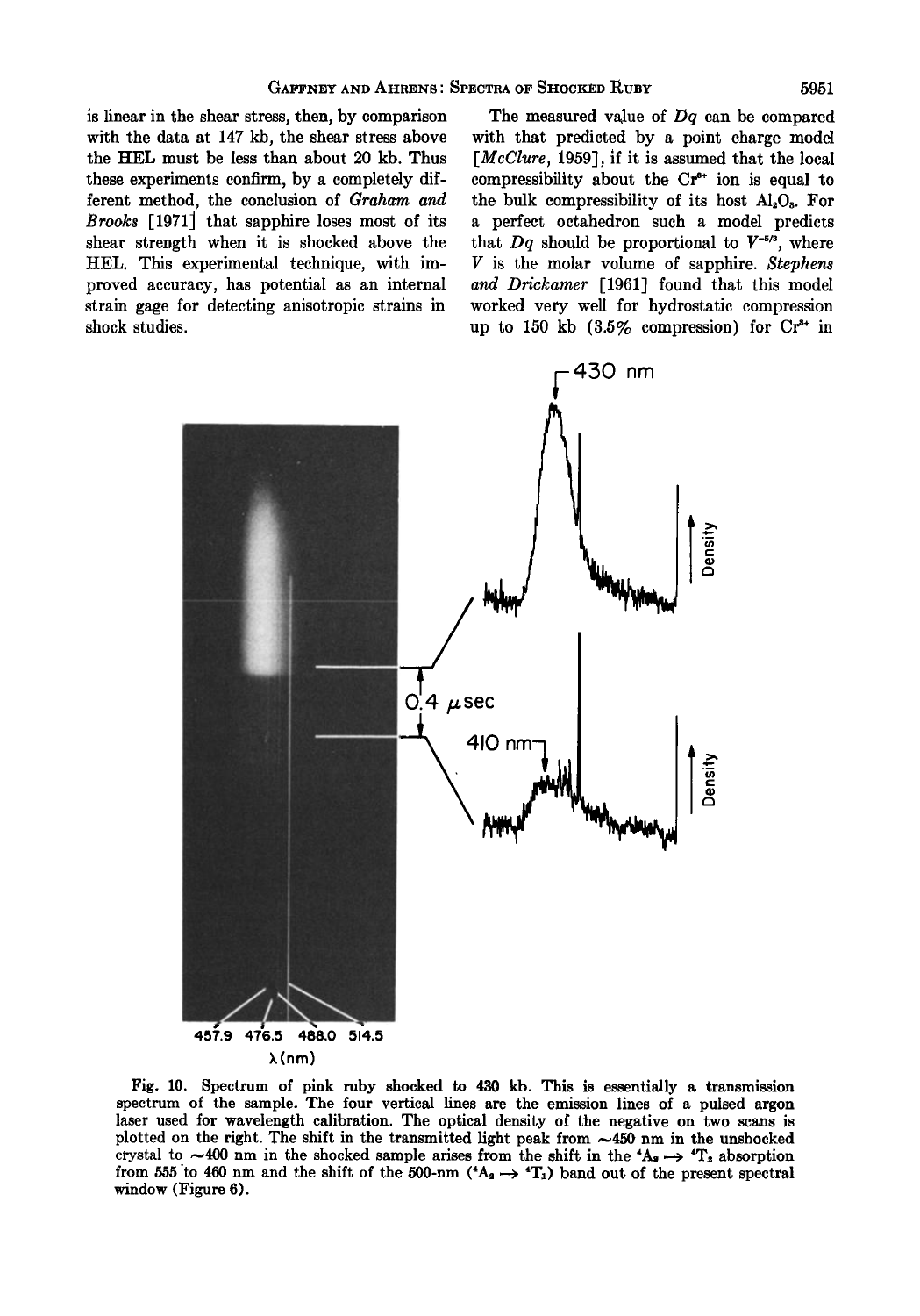

**Fig. 11. Observed absorption bands and the variability of Dq with R for shock-loaded rubies. Hydrostatic spectral data of Stephens and Drickamer are shown for comparison. The diagonal line is the variation of Dq with V predicted by the point charge model. Open circles indicate**  absorption behind the shock front  $(4A_2 \rightarrow 4T_2)$ ; **solid circle, absorption in shock front; open tri**angle, average  $(Dq/Dq_o)$  for transitions to non**generate 4T• states; solid rectangle, upper limit**  of hydrostatic data [Stephens and Drickamer, **1961].** 

 $Al_2O_3$  and up to  $\sim 60$  kb for Ti<sup>3+</sup>, V<sup>3+</sup>, Ni<sup>2+</sup>, and Ni<sup>3+</sup> in Al<sub>2</sub>O<sub>2</sub> [Minomura and Drickamer, **1961]. However, when a transition metal ion was substituted in MgO, the increase in Dq was found to be somewhat more rapid than V -•/• [Minomura and Drickamer, 1961]. In**creases of  $Dq$  greater than the  $V^{-5/3}$  law of **from 10 to 60% as observed in MgO are probably more likely to occur if the substituting transition metal ionic radius is markedly smaller than that of the host element normally occupying the cation site. If the substituting ion is larger than that of the host element normally occupying the site, Dq will likely be somewhat** 

less than that predicted by the  $V^{-5/8}$  law, as in the case of high-spin Fe<sup>++</sup> [Shankland, 1968]. **In addition to size, of course, covalency and relocation of the lattice in the vicinity of the impurity will be important.** 

**The present results demonstrate the usefulness of the point charge model for determining the effect of volume compressions of nearly**  15% on the crystal field spectrum of Cr<sup>3+</sup> in **Al•O•. To the extent that the corundum type of close-packed structure is typical of some of the mineral phases of the lower mantle, we conclude that the effect of pressure on the crystal field absorption spectrum is at least approximately predictable when this model is used.** 

**Finally, the good agreement of the present data with those of Stephens and Drickamer demonstrates that above the HEL the shock**  states produced in Al<sub>2</sub>O<sub>3</sub> are essentially hydro**static.** 

**Acknowledgments. Many helpful suggestions in experiment design were made by H. F. Swift and E. J. Bunker. We appreciate the experimental help of J. Lower, D. Johnson, and H. Richeson. Conversations with G. Rossman, T. J. Shankland, and R. Vaughn were most helpful and are gratefully acknowledged.** 

**This work was supported by the National Science Foundation under grant NSF GA 21396.** 

#### **REFERENCES**

- **Ahrens, T. J., High-pressure electrical behavior and equation of state of magnesium oxide from shock wave measurements, J. Appl. Phys., 37, 2532-2541, 1966.**
- **Bums, R. G., Crystal field spectra and evidence of ordering in olivine minerals, Amer. Mineral., 55, 1608-1632, 1970.**
- **Carter, W. J., S. P. Marsh, J. N. Fritz, and R. G. McQueen, The equation of state of selected materials for high-pressure references, in Accurate •Characterization o• the High-Pressure Environments, Spec. Publ. 326, edited by E. C. Lloyd, pp. 147-158, National Bureau of Standards, Washington, D.C., 1971.**
- Clark, S. P., Jr., Radiative transfer in the earth's **mantle, Eos Trans. A GU, 38, 931-938, 1957.**
- **David, H. G., and A. H. Ewald, Photographic observations on shock waves in liquids, Aust. J. Appl. Sci., 11, 317-320, 1960.**
- **Gaffhey, E. S., Crystal field effects in marie minerals, Phys. Earth Planet. Interiors, 6, 385- 390, 1972.**
- **Gager, W. B., M. J. Klein, and W. H. Jones, The generation of vacancies in MgO single crystals by explosive shock, Appl. Phys. Lett., 5, 131- 132, 1964.**